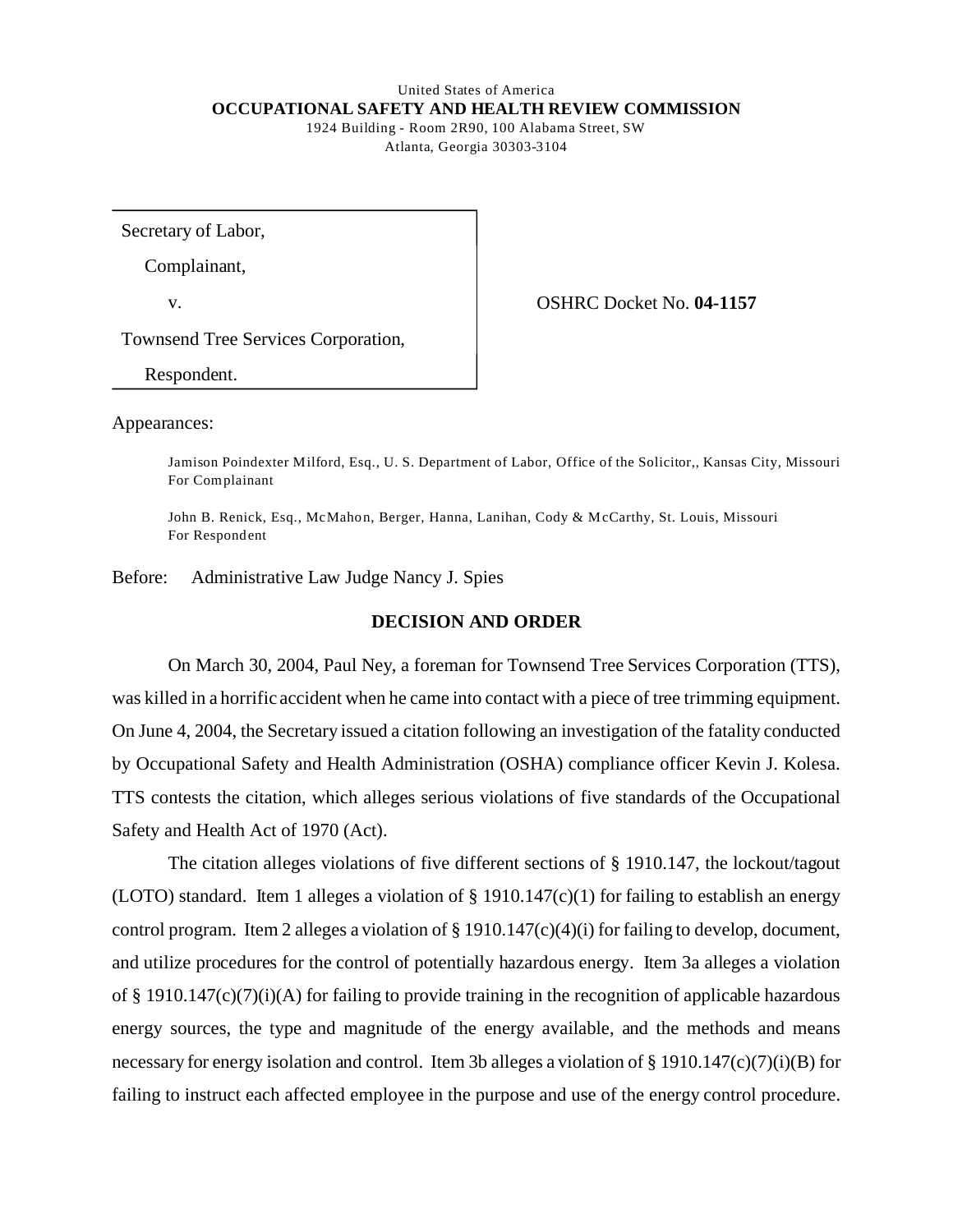Item 4 alleges a violation of § 1910.147(f)(1)(ii) for failing to remove employees from the equipment area.

A hearing was held in this matter on February 8 and 9, 2005, in St. Louis, Missouri. The parties have filed post-hearing briefs. TTS contends that the LOTO standard is inapplicable to the Timberland Trimmer, the vehicle at issue. TTS argues that items 1, 2, 3a, and 3b are duplicative. TTS asserts the affirmative defense of employee misconduct. TTS also argues that Kolesa's OSHA inspection was inadequate and prejudicial to the company.

For the reasons discussed below, items 1, 2, 3a, and 3b of the citation are vacated, and item 4 is affirmed.

#### **Background**

Since 1945, TTS has been in the business of tree clearing. TTS employs approximately 1,800 employees in five states, with its home office in Parker, Indiana. In March 2004, a TTS crew consisting of foreman Paul Ney and ground man Bobby McMahan was working in Steelville, Missouri, reclearing the right-of-way under and beside an existing overhead electric distribution facility (Exh. J-1).  $^1$  Ney had worked for TTS since April 3, 1986, and McMahan had worked for the company since May 5, 1996.

On March 30, 2004, Ney and McMahan were on Czar Tower Road, a rural area near Steelville, Missouri. Their assignment at that location was to clear and trim trees, brush, and other debris. Purn Gilliam, a hired hand for the property owner where the TTS crew was located, was also present. At approximately 11:30 a.m., they changed the blades and the belt on a Timberland Remote Trimmer. The trimmer is a four wheel drive cab tractor with an articulated boom on one side and a bulldozer blade on the opposite side. The trimmer is 54 feet long with its boom extended to the rear. Five circular saws, 15 inches in diameter, are mounted toward the far end of the boom on an attached wand. Before changing the blades and belt, the crew lowered the boom to a horizontal position. The machine was not on. The cab of the trimmer was locked and the key was in the ashtray of the company pickup truck.

 $<sup>1</sup>$  Exhibit J-1 is a copy of the parties stipulations for hearing. Attached to the exhibit is a copy of TTS's incident</sup> investigation, which the parties agree accurately states the known facts of Ney's accident, except for dating the accident as March 29, instead of March 30, 2004.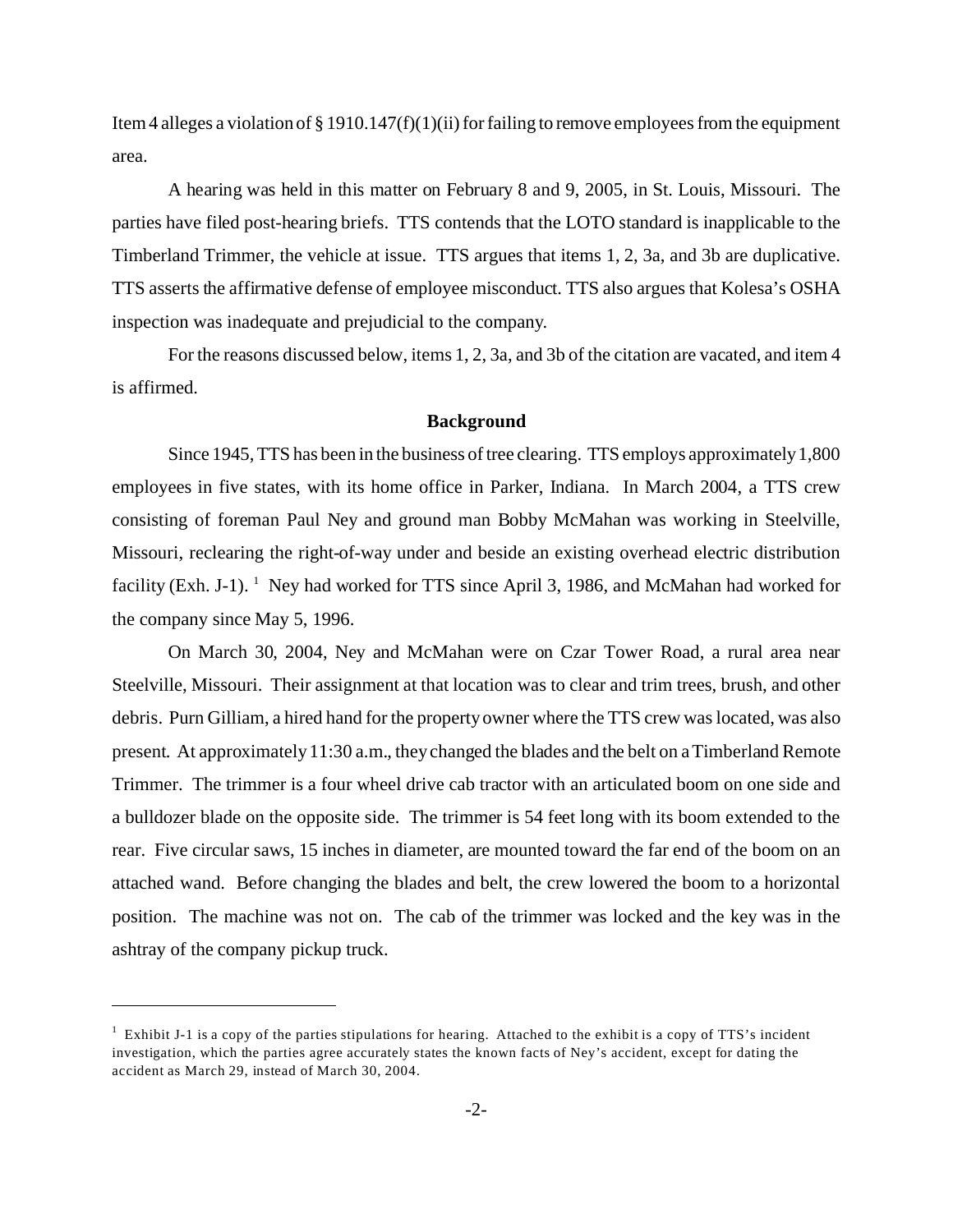After Ney and McMahan finished changing the belt and blades, they moved to the front of the trimmer near the cab. Ney unlocked the cab, entered it, and started the trimmer. He engaged the blades and exited the cab with the machine still running. Ney walked to the rear of the trimmer near the rotating blades. Ney shouted at McMahan to get into the cab and accelerate the engine so as to speed the rotation of the bleeds. McMahan did so and was exiting the cab when he heard Gilliam yell to Ney to sit down.

Gilliam had seen Ney squat down within 3 feet of the rotating blades. He saw the trimmer jerk and the blades made contact with Ney on his face, neck, and chest. Ney started to walk away when Gilliam yelled for him to sit down and ran over to him. McMahan went to Ney with the intent of providing first aid but did not do so when he saw the extent of Ney's injuries. McMahan went to the pickup truck and radioed TTS employee Norm Wilkinson, who in turn called 911. Ney was dead when the emergency medical team arrived. McMahan later stated he believed that he had bumped the steering wheel while exiting the cab, causing the boom to swing into Ney (Exh. J-1).

Kolesa arrived at the scene of the fatality the next day, on March 31, 2004. He held an opening conference with TTS management personnel and took photographs of the site. Kolesa did not hold a closing conference with (TTS) (Tr. 117-118). The Secretary issued the citation at issue on June 4, 2004.

#### **Adequacy of Kolesa's Inspection**

TTS argues that Kolesa's inspection was inadequate because (1) his testimony was "incredible, inconsistent, and unreliable" (TTS's brief, p.6), and (2) he failed to hold a closing conference with the company. TTS's argument is rejected on both counts.

TTS spends a considerable portion of its brief detailing perceived inconsistencies in Kolesa's testimony. Without passing judgment on these alleged inconsistencies, the undersigned notes that her findings of facts are based upon the stipulated facts contained in Exhibit J-1 and the testimony of the other witnesses. The one item that is affirmed (item 4) was decided without regard to Kolesa's testimony. Therefore, TTS's allegation that his testimony was inconsistent and unreliable is irrelevant to the determination of the items.

Kolesa admitted that he did not hold a closing conference with TTS (Tr. 40). Section 1903.7(e) requires the compliance officer to hold a closing conference "[a]t the conclusion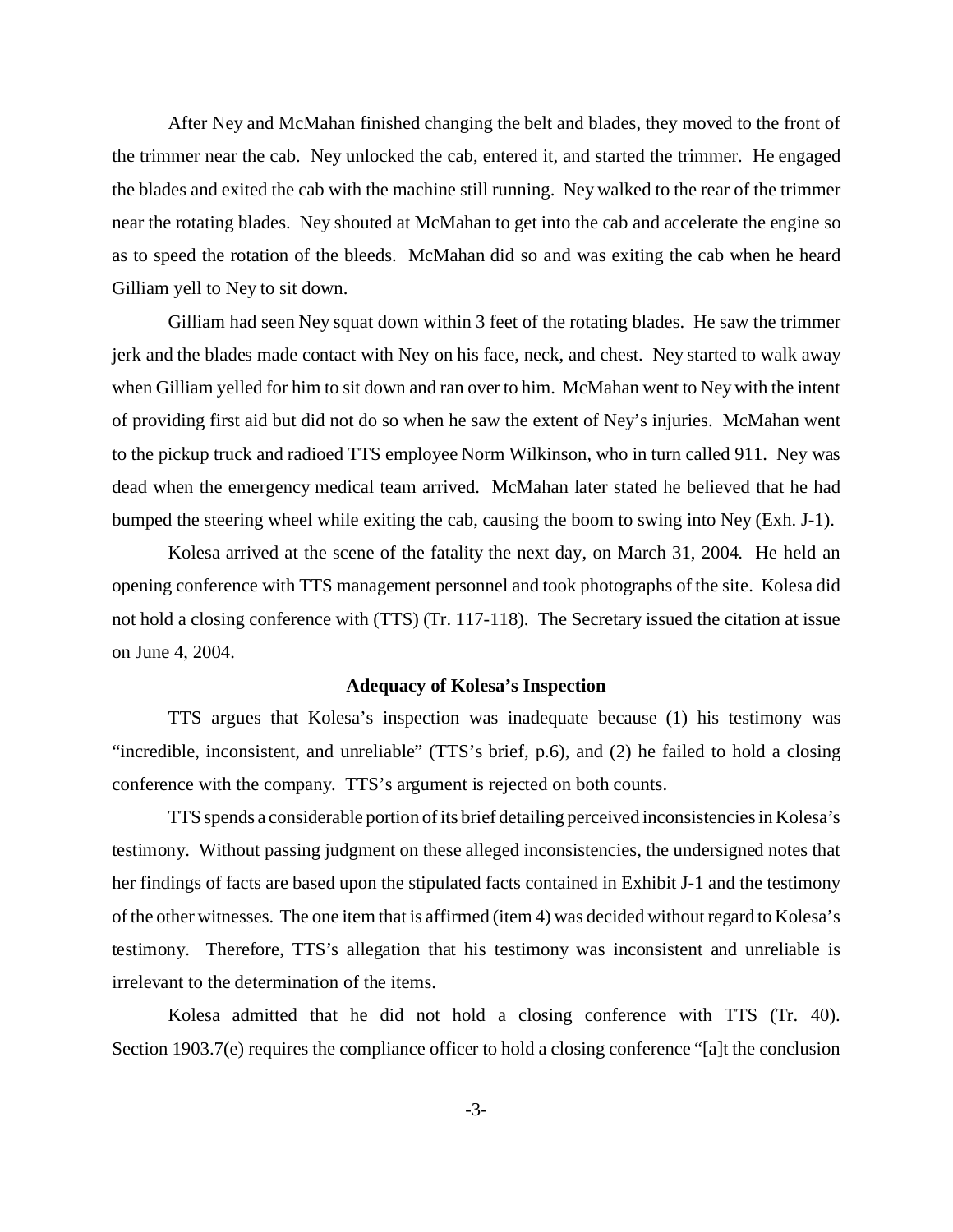of the inspection." While omission of the conference is not condoned, TTS has not shown that it was prejudiced by Kolesa's failure. Such a showing is required to invalidate the inspection in its entirety. *Kast Metals Corp.,* 5 BNA OSHC 1861 (No. 76-657, 1977). In the present case, TTS has not shown that it could have provided any new information that would have altered the course of the proceedings. Kolesa's conduct of the inspection was adequate and not prejudicial to TTS.2

#### **The Citation**

The Secretary has the burden of proving her case by a preponderance of the evidence.

In order to establish a violation of an occupational safety or health standard, the Secretary has the burden of proving: (a) the applicability of the cited standard, (b) the employer's noncompliance with the standard's terms, (c) employee access to the violative conditions, and (d) the employer's actual or constructive knowledge of the violation (*i.e.,* the employer either knew or, with the exercise of reasonable diligence could have known, of the violative conditions).

*Atlantic Battery Co.,* 19 BNA OSHC 2131, 2138 (No. 90-1747, 1994).

### **Applicability of the LOTO Standard**

TTS's central argument is that the LOTO standard does not apply to the Timberland Trimmer at issue. The company argues that § 1910.147 is a general industry standard that does not apply to equipment such as mobile cranes and bulldozers, which the trimmer resembles. The scope section of the LOTO standard (at § 1910.147(a)(ii)(A)) specifically excludes construction employment. TTS argues that the LOTO excludes construction employment because of OSHA's concern that equipment and vehicles routinely used in construction present unique hazards not addressed in § 1910.147.

In support of its position, TTS cites the preamble to the LOTO standard, in which the Secretary states (54 Fed. Reg. 36644 (September 1, 1989)):

Of additional concern in the imposition of regulations in the construction industry is the uniqueness of the earthmoving equipment, such as lattice boom mobile cranes, front-end loaders, bulldozers, scrappers and dump trucks. As opposed to maintenance on automobiles, buses and over-the-road trucks where removal of the ignition key

 $2^2$  TTS also cites a condolence letter sent by OSHA's assistant secretary to Ney's widow as evidence of some sort of prejudice on the part of OSHA (Exh. R-4). This generally worded letter, expressing sympathy and informing Mrs. Ney that OSHA is conducting an investigation, (as it does in the event of a fatality), in no way supports TTS's negative inference.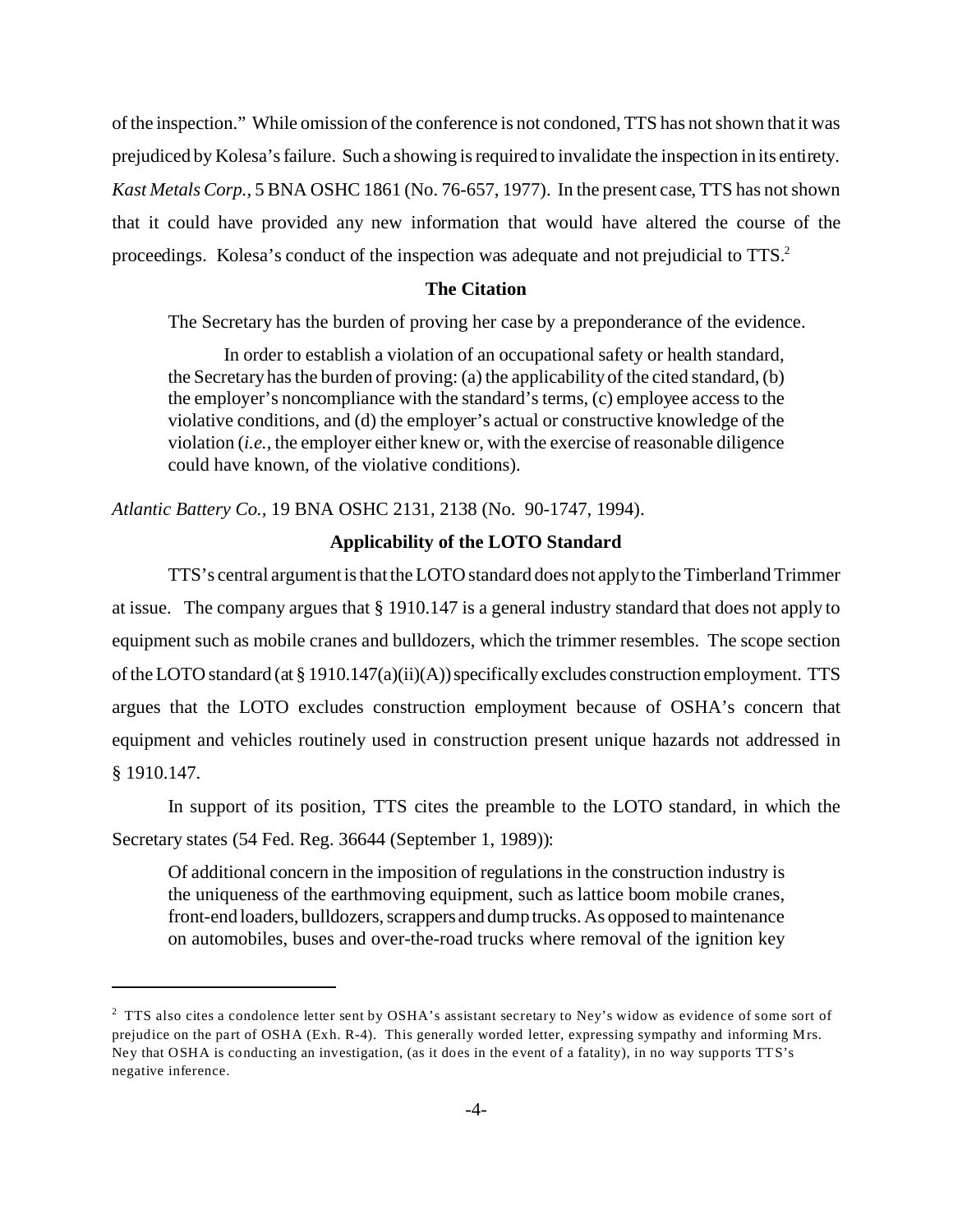usually insures that the engine cannot be started and the vehicle may be worked upon, some of the maintenance of the above earthmoving equipment involves the positioning of components, such as buckets, blades and machine body parts, which present extraordinary hazards to maintenance or servicing personnel. These hazards and the means to minimize the potential for injury to employees involve additional considerations, which were not adequately addressed during the course of the rulemaking proceeding.

The Secretary counters that § 1910.147 is a performance-based standard, and does not apply to individual pieces of equipment. Because TTS was not engaged in construction employment, as defined in § 1910.12,<sup>3</sup> there are no grounds, the Secretary contends, for exempting the trimmer from the LOTO standard.

The undersigned agrees the language in the preamble supports TTS's contention that the LOTO standard was not intended to apply to an off-the-road vehicle such as the trimmer. The Secretary is correct, however, that the language of the LOTO standard itself provides for no such exemption. "[W]hen a statute speaks with clarity to an issue judicial inquiry into the statute's meaning, in all but the most extraordinary circumstances, is finished." *Estate of Cowart v. Nicklos Drilling Co.,* 112 S. Ct. 2589, 2594 (1992). The Secretary rightly points out that it is the nature of the work, and not the type of machine or equipment, that determines applicability of the LOTO standard. While it seems inconsistent that the LOTO standard would be inapplicable to an off-theroad vehicle one day while it is used for construction employment, and then would apply the next day when the vehicle was used for non-construction work, that is the plain meaning of the language of the standard.

The application section of the standard states that § 1910.147 "applies to the control of energy during servicing and/or maintenance of machines and equipment." Section 1910.147(a)(2).

 $3$ Section 1910.12(b) provides:

For purposes of this section, *Construction work* means work for construction, alteration, and/or repair, including painting and decorating.

Section  $1910.12(d)$  provides in pertinent part:

<sup>&</sup>quot;[C]onstruction work" includes the erection of new electric transmission and distribution lines and equ ipme nt.

TTS was clearing trees and underbrush away from existing electrical distribution equipment. It was not engaged in construction employment.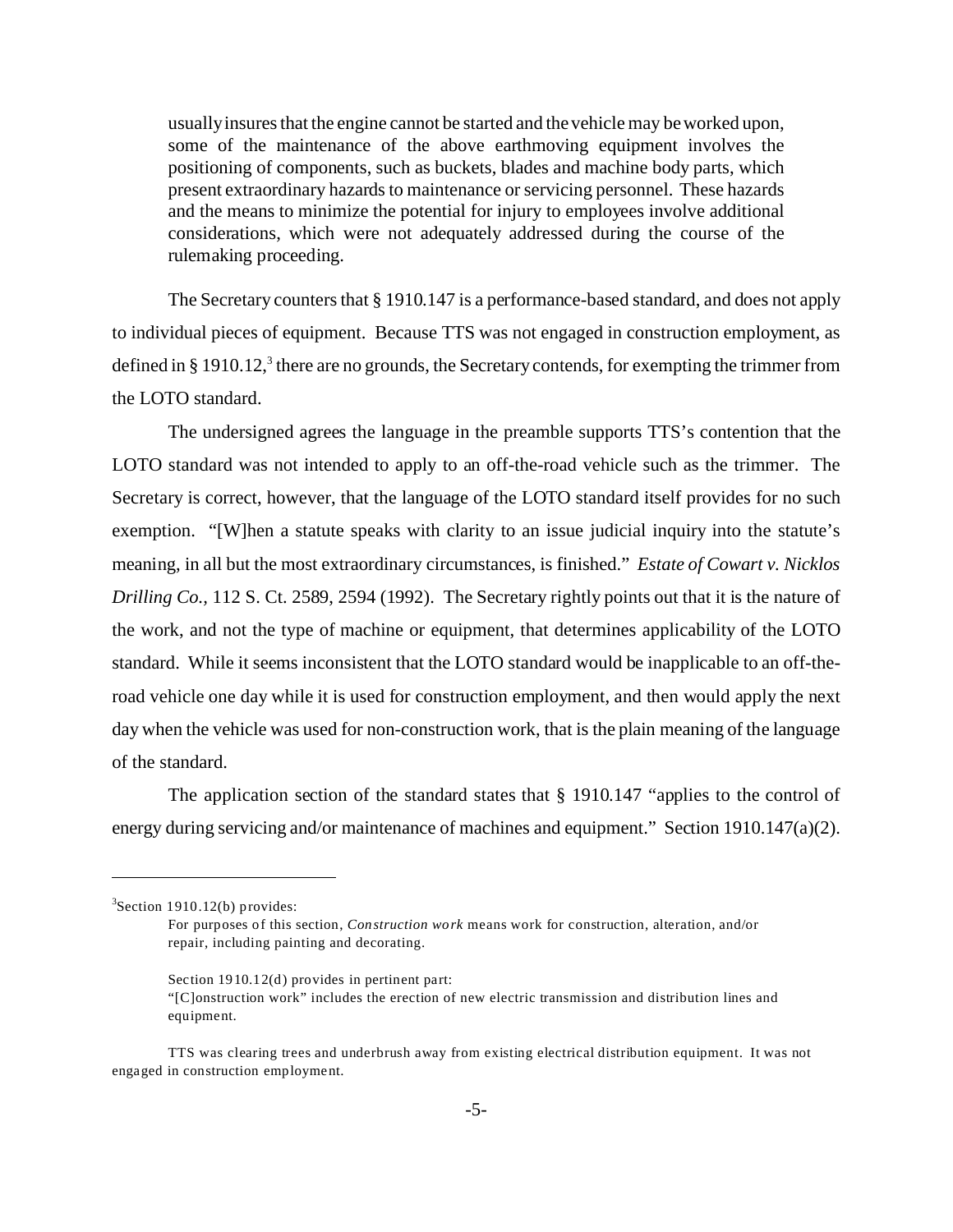In the instant case, the TTS employees changed the blades and belt of the trimmer, which is clearly a servicing and maintenance activity. The testing of the machine after the actual servicing and maintenance is completed is part of the servicing and maintenance process. It is determined that the LOTO standard applies to the trimmer at issue.

# **Items 1, 2, 3a, and 3b: Alleged Serious Violations of §§ 1910.147(c)(1); (c)(4)(i); (c)(7)(i)(A); and (c)(7)(i)(B)**

The Secretary alleges that TTS violated four subsections of the LOTO's section regulating the energy control program. Those subsections provide:

## § 1910.147(c)(i):

Energy control program. The employer shall establish a program consisting of energy control procedures, employee training and periodic inspections to ensure that before any employee performs any servicing or maintenance on a machine or equipment where the unexpected energizing, startup or release of stored energy could occur and cause injury, the machine or equipment shall be isolated from the energy source and rendered inoperative.

## $§ 1910.147(c)(4)(i):$

Procedures shall be developed, documented and utilized for the control of potentially hazardous energy when employees are engaged in the activities covered by this section.

## § 1910.147(c)(7)(i):

The employer shall provide training to ensure that the purpose and function of the energy control program are understood by employees and that the knowledge and skills required for the safe application, usage, and removal of the energy controls are acquired by employees. The training shall include the following:

(A) Each authorized employee shall receive training in the recognition of applicable hazardous energy sources, the type and magnitude of the energy available in the workplace, and the methods and means necessary for energy isolation and control.

(B) Each affected employee shall be instructed in the purpose and use of the energy control procedure.

Each of the subsections apply only "where the unexpected energizing, start up or release of stored energy could occur and cause injury." The Review Commission has noted that it is the Secretary's burden to prove that these conditions exist: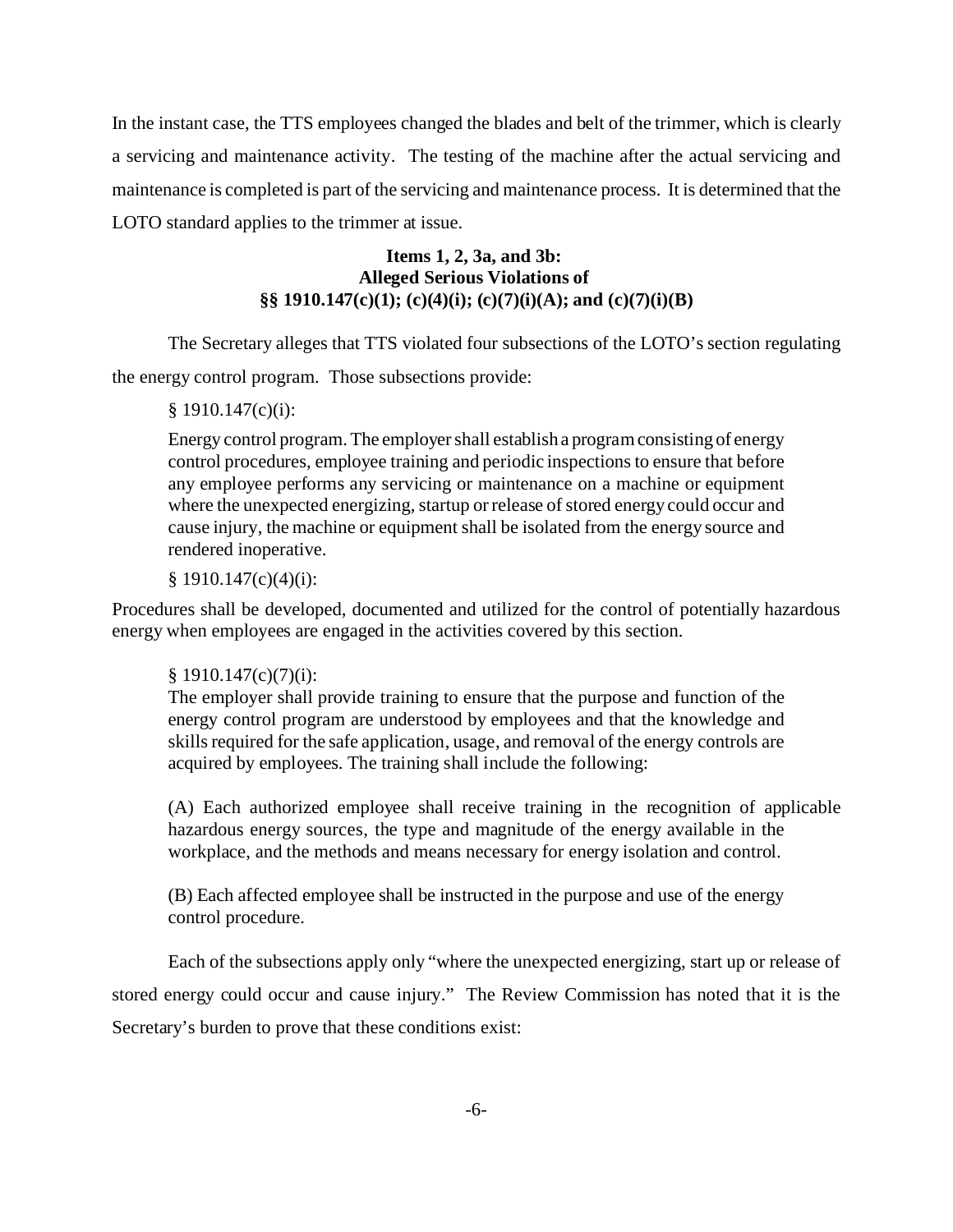The Secretary must show that there is some way in which the particular machine could energize, start up, or release stored energy without sufficient advance warning to the employee.

*General Motors Corp.,* 17 BNA OSHC 1217, 1220 (Nos. 91-2973, 91-3116, and 91-3117, 1995), aff'd Reich v. General Motors Corp., 89 F.3d 313 (6<sup>th</sup> Cir. 1996).

The servicing and maintenance of the blades and belt occurred in two different phases: (1) the physical changing of the blades and belt and (2) the testing of the changed blades and belt. It is undisputed that the trimmer was not energized during the physical changing of the blades and belt. The record establishes that during that time, the trimmer was off, the cab was locked, and the ignition key was in Ney's pickup truck. The Secretary presented no evidence showing that the trimmer could energize, startup, or release stored energy while the ignition key was in the pickup truck. TTS area vice president Raymond Swaringin testified that it is impossible for the steering wheel to move the boom unless the trimmer's engine is running (Tr. 173-174). Kolesa stated explicitly that OSHA was not citing TTS for unexpected energization of the trimmer while the engine was not running (Tr. 84): "In this case, the stored energy is when the equipment is running, the hydraulic pump is building up pressure in the hose, and if you turn the steering wheel, that moves the hydraulic cylinders which rotate the wheels and the boom on the tree trimmer." Kolesa testified that the release of stored energy could be caused by "moving or touching or bumping the steering wheel which could unexpectedly energize the hydraulics which would cause the machine to flex, move, causing the boom to move" (Tr. 48).

The Secretary must prove, then, that the trimmer could have unexpectedly energized during the testing phase of the servicing and maintenance process. During the testing process, however, the trimmer was already energized. Ney himself started the trimmer so that he could observe the blades and belt running. He instructed McMahan to enter the cab and rev the engine so that Ney could observe the blades and belt running faster. Neither Ney nor McMahan were subject to the unexpected energization of the machine. They had both participated in energizing it. In *Reich v. General Motors Corp,* the Sixth Circuit held that the LOTO standard did not apply in a situation where the machine was not yet energized, but the employees were aware that it soon would be (*Id. at* 315):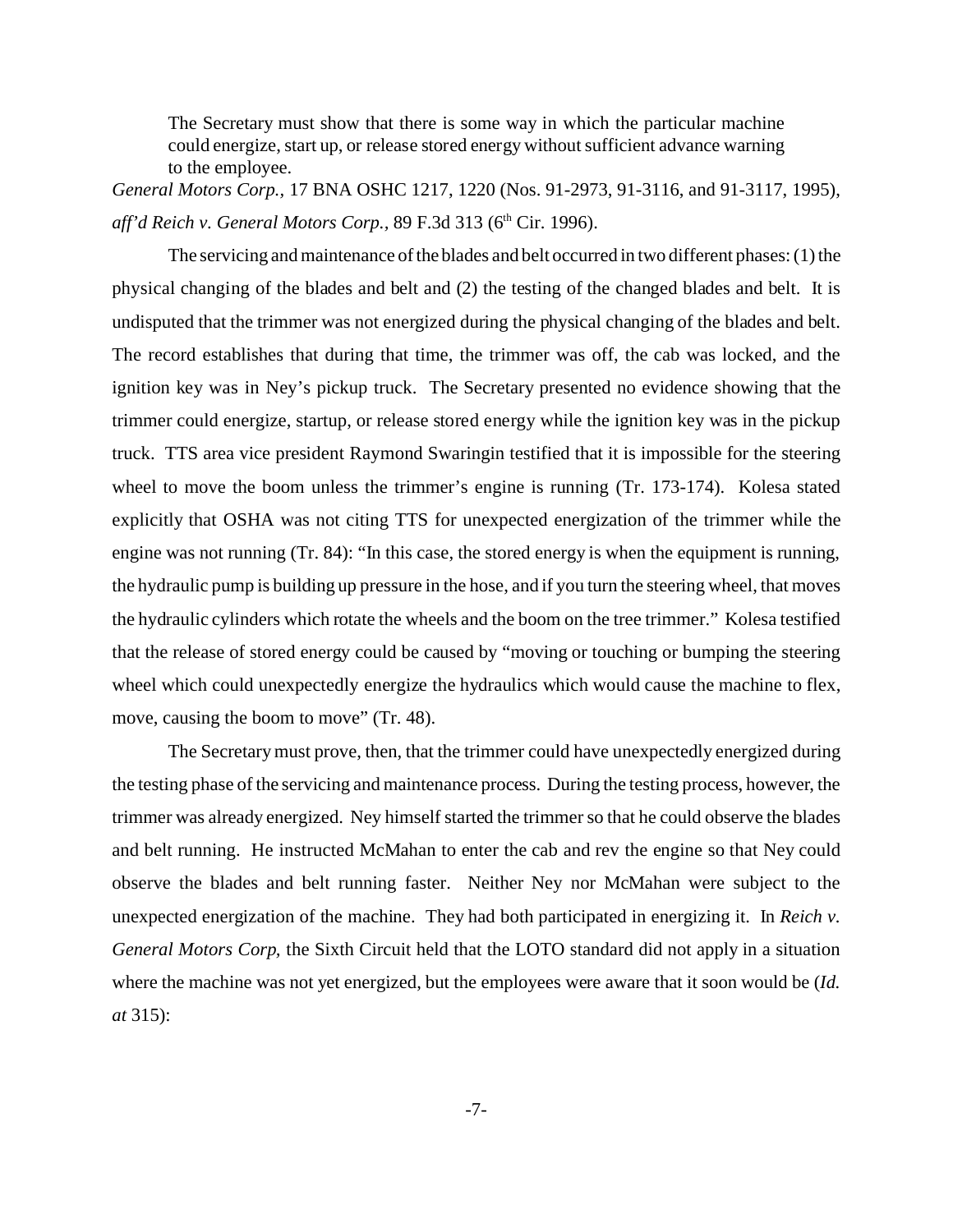We conclude that the plain language of the lockout standard unambiguously renders the rule inapplicable where an employee is alerted or warned that the machine being serviced is about to activate. In such a situation, "energization" of the machine cannot be said to be "unexpected" since the employee knows in advance that machine startup is imminent and can safely evacuate the area. The standard is meant to apply where a service employee is endangered by a machine that can start up without the employee's foreknowledge. In the context of the regulation, use of the word "unexpected" connotes an element of surprise, and there can be no surprise when a machine is designed and constructed so that it cannot start up without giving a service employee notice of what is about to happen.

In the present case, not only did the two employees servicing the machine receive notice that the machine was starting up, they themselves started it and were fully cognizant that it was energized. The Secretary has failed to establish that TTS violated the terms of the standard by having its employees service a machine where its unexpected energization could result in injury to them. Items 1, 2, 3a, and 3b are vacated.

### **Item 4: Alleged Serious Violation of § 1910.147(f)(1)(ii)**

The Secretary also alleges that TTS committed a serious violation of  $\S$  1910.147(f)(1)(ii), which provides:

In situations in which lockout or tagout devices must be temporarily removed from the energy isolating device and the machine or equipment energized to test or position the machine, equipment or component thereof, the following sequence of actions shall be followed:

## . . .

(ii) Remove employees from the machine or equipment area in accordance with paragraph  $(e)(2)$  of this section[.]

Section 1910.147(e)(2) provides:

The work area shall be checked to ensure that all employees have been safely positioned or removed.

Unlike the sections of § 1910.147 cited in the previous items, § 1910.147(f)(1)(ii) deals with situations where the machine or equipment is energized in order to test the equipment. The TTS crew had energized the trimmer in order to test the replacement blades and belt.

The Secretary has established a *prima facie* case for item 4. Ney violated the terms of the standard when he positioned himself within the zone of danger created by the rotating blades. His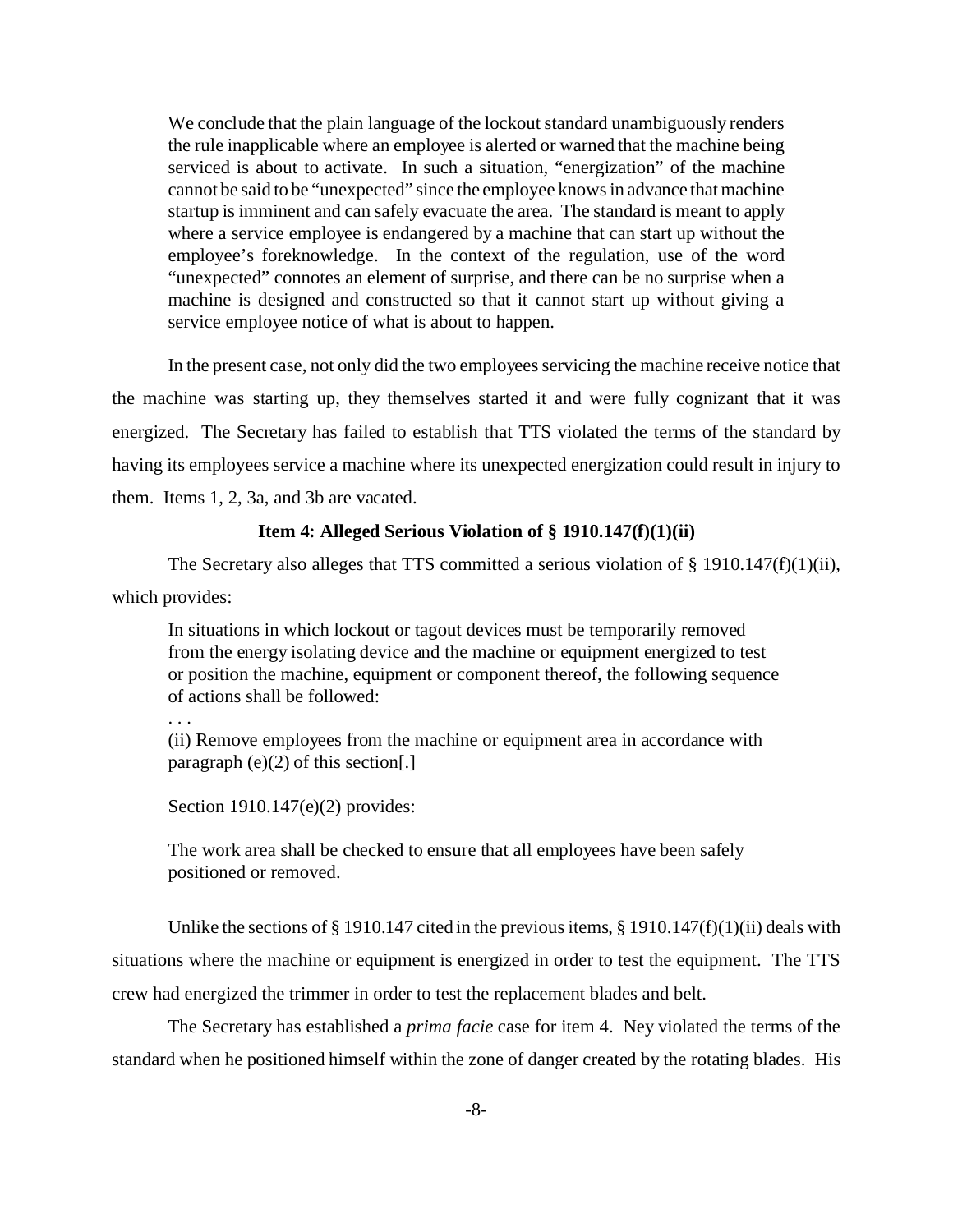death is evidence of his exposure to the hazard, and, as foreman, his knowledge of his positioning is imputed to TTS.

TTS asserted the affirmative defense of employee misconduct in its answer. In order to establish the affirmative defense of unpreventable employee misconduct, an employer is required to prove (1) that it has established work rules designed to prevent the violation, (2) that it has adequately communicated these rules to its employees, (3) that it has taken steps to discover violations, and (4) that it has effectively enforced the rules when violations are discovered. *Precast Services, Inc.,* 17 BNA OSHC 1454, 1455 (No. 93-2971, 1995), *aff'd without published opinion,*  106 F. 3d 401 (6th Cir. 1997).

The evidence adduced by TTS tended to show that it was uncharacteristic of Ney to position himself near the blades (Tr. 147), that Ney could have observed the testing of the blades from a safer vantage point (Tr. 163, 174), and that staying away from rotating blades is common sense (Tr. 80). TTS failed, however, to establish the first element of its defense, that it had an actual work rule designed to prevent an employee from positioning himself within the zone of danger of the trimmer's blades. McMahan testified regarding the work rules for changing the blades and belt (Tr. 141):

Q. What kind of work rules, if any, did you have for doing this kind of work, like changing a saw blade? Did you have any rules about it?

McMahan: No, because it wasn't nothing in operation when we was changing them. The machine was shut down completely.

When Ney squatted down within three feet of the rotating blades attached to an articulated boom, he was not violating any work rule established by TTS. With no work rule established to communicate to its employees, the affirmative defense of TTS must fail. The Secretary has established that TTS committed a violation of  $\S$  1910.147(f)(1)(ii).

#### **Penalty Determination**

The Commission is the final arbiter of penalties in all contested cases. In determining an appropriate penalty, the Commission is required to consider the size of the employer's business, history of previous violations, the employer's good faith, and the gravity of the violation. Gravity is the principal factor to be considered.